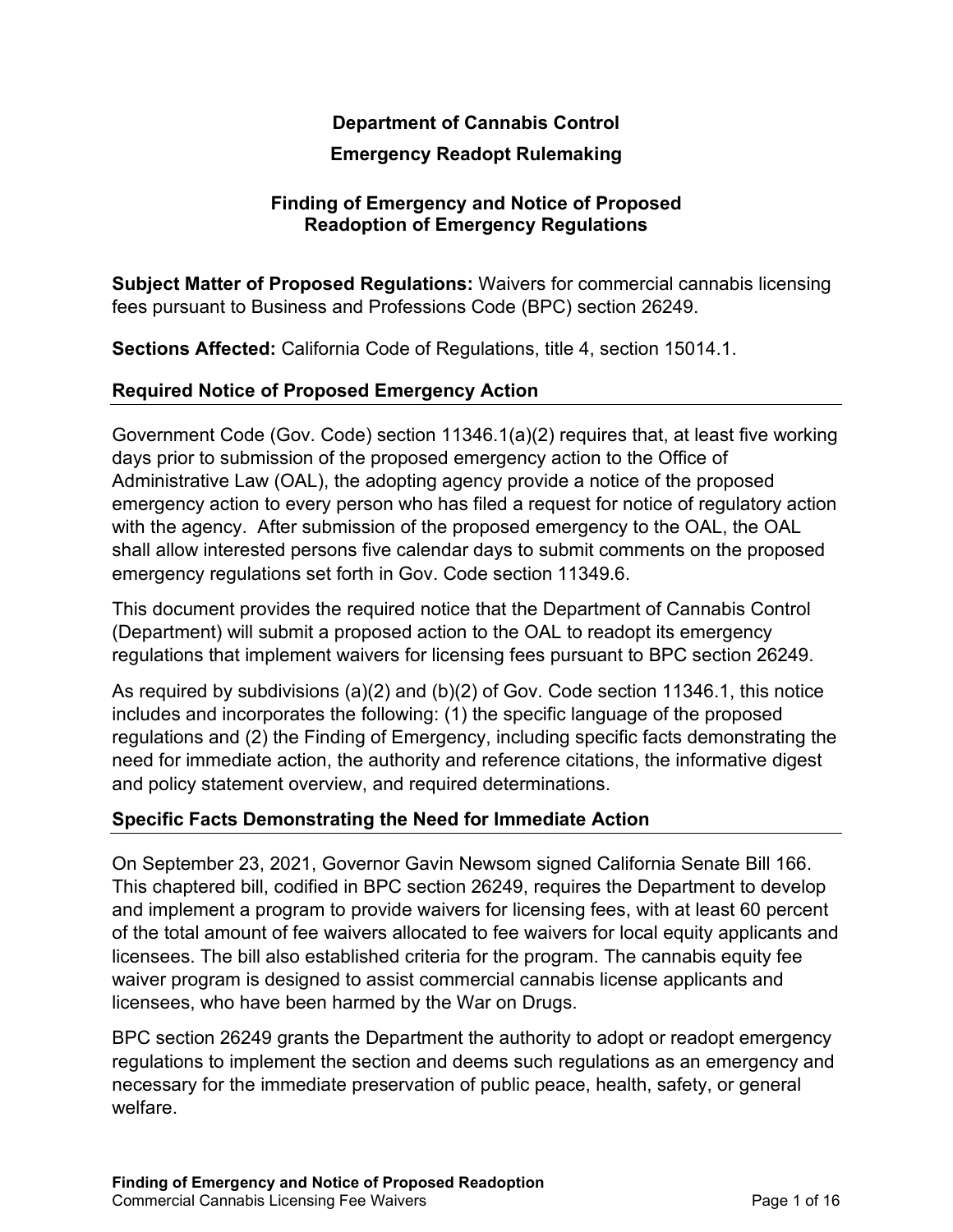The present emergency regulations were filed with OAL on December 10, 2021. The emergency regulations were approved on December 20, 2021, and filed the same day with the Secretary of State, making them effective immediately. The Department has made substantial progress and proceeded with diligence to move the emergency regulations to permanent regulations through a Certificate of Compliance (Certificate). Since adoption of the emergency regulations, the Department's staff has conducted significant outreach with licensees and other stakeholders. Utilizing feedback it has collected from licensees and other stakeholders, the Department is drafting a proposed permanent regulation. Once complete, the draft regulation package will undergo the Department's required internal review and approval process. The Department prepared the present readoption package to ensure that the public's general welfare is protected until the Certificate has been approved and adopted. The Department anticipates that the Certificate will be completed well within the readoption period.

#### **Authority and Reference**

BPC section 26249 authorizes the Department to develop and implement a program to provide waivers for required licensing fees. These emergency regulations will implement, make specific, or reference BPC section 26249.

#### **Informative Digest / Policy Statement Overview**

### **Existing Law**

On July 12, 2021, the Department was established following Governor Gavin Newsom's signing of Assembly Bill 141 (Chapter 70, Statutes of 2021), which consolidated regulatory, licensing, and enforcement functions previously performed by three legacy programs housed within different state departments. The Department regulates all commercial cannabis license holders in California, including cultivators, manufacturers, retailers, distributors, microbusinesses, testing laboratories, and temporary cannabis events.

BPC section 26012 authorizes the Department to collect fees in connection with its regulation of such commercial cannabis activities. BPC section 26180 further establishes a scale of application, licensing, and renewal fees intended to cover the costs of administering MAUCRSA. In furtherance of these statutory directives, section 15014 of the Department's regulations enumerates the fees collected by the Department and paid by applicants and licensees to establish consistency in application and licensure requirements. Specifically, the Department's regulations clarify the annual license fees for each license type, depending on the size of the business, and how and when the license fees can be paid. BPC section 26249 requires the Department to implement a fee waiver program by January 1, 2022. The Department did so through the previously adopted emergency regulations. The Department proposes to readopt the emergency regulations, with specific amendments, to keep emergency regulations in place until the Certificate process is completed.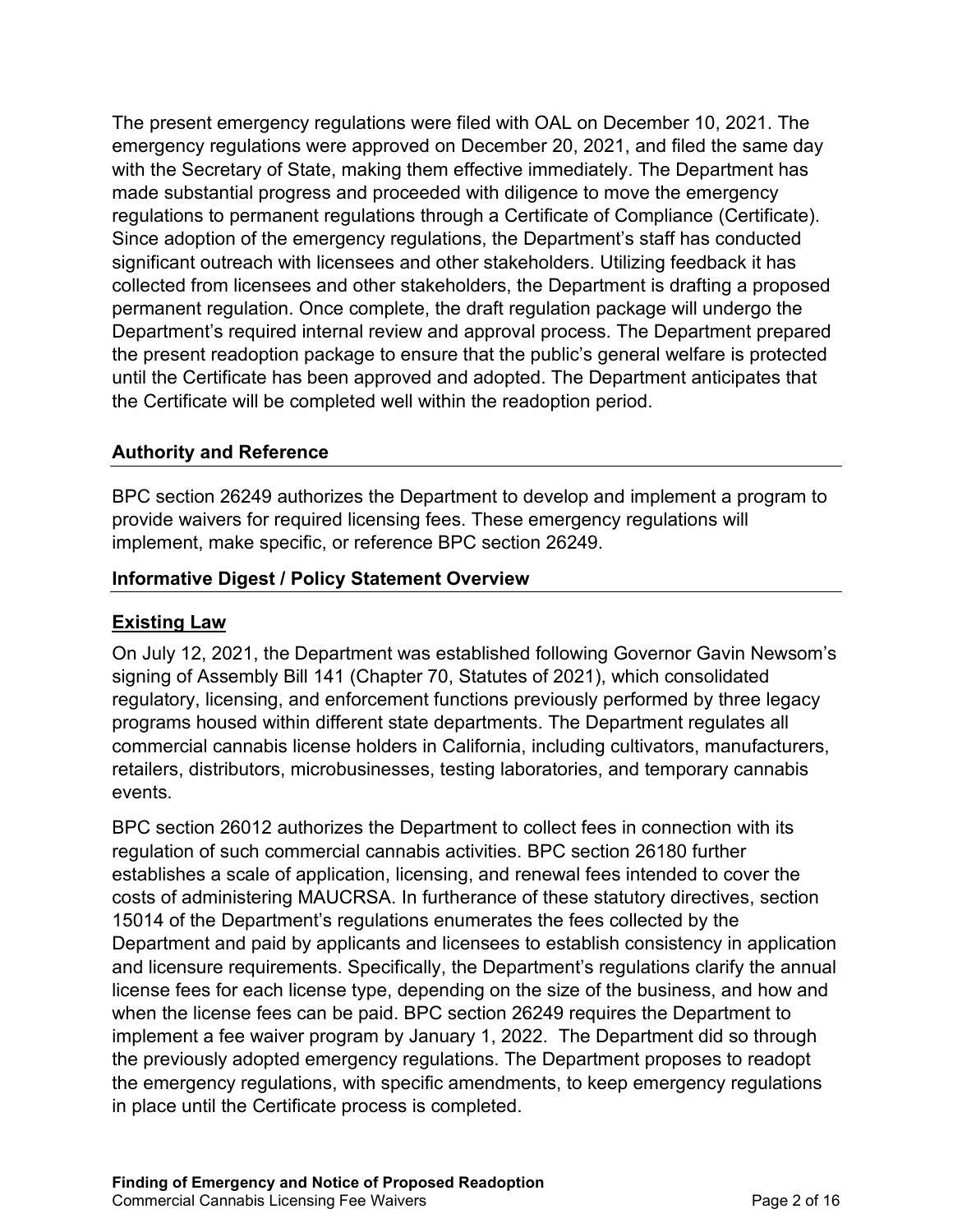## **Policy Statement**

#### Regulation Objectives

The Department has developed this emergency regulation to further clarify or make specific sections of MAUCRSA pertaining to waivers for licensing fees. The proposed regulations will implement the Department's responsibility to provide waivers for licensing fees required by MAUCRSA, while establishing a regulatory process for applicants and licensees to request waivers for licensing fees required by MAUCRSA. The proposed regulations will provide clarification regarding what evidence shall be used in support of a fee waiver request submitted to the Department and how fee waiver requestors can remedy deficient fee waiver requests.

#### Anticipated Benefits to the Public

Cannabis prohibition and criminalization had a devastating impact to certain populations and communities in California. Individuals convicted of a cannabis offense and their families suffer the long-term consequences of prohibition and criminalization. Such individuals have a more difficult time entering the regulated commercial cannabis industry due, in part, to a lack of access to capital.

Designed to assist people and communities that have been harmed by the War on Drugs, BPC section 26249 facilitates the first statewide cannabis equity fee waiver program of its kind in an effort to help disadvantaged cannabis entrepreneurs. Both cannabis businesses in local jurisdictions with local equity programs and those that operate in jurisdictions that do not have local equity programs are eligible for fee waivers for licensing fees from the Department. To be eligible for a fee waiver from the Department, BPC section 26249 requires applicants and licensees to meet one of the following criteria:

- 1. The applicant or licensee has previously been convicted for a cannabis related violation;
- 2. The applicant or licensee has been arrested for a previous cannabis related violation;
- 3. The applicant or licensee resides in a household whose income is less than or equal to 60 percent of the area median income for the local jurisdiction; or
- 4. The applicant or licensee resides in an area with a population disproportionately impacted by past criminal system policy.

Offering fee waivers will further the stated intent of MAUCRSA by reducing barriers to licensure in the regulated commercial cannabis industry.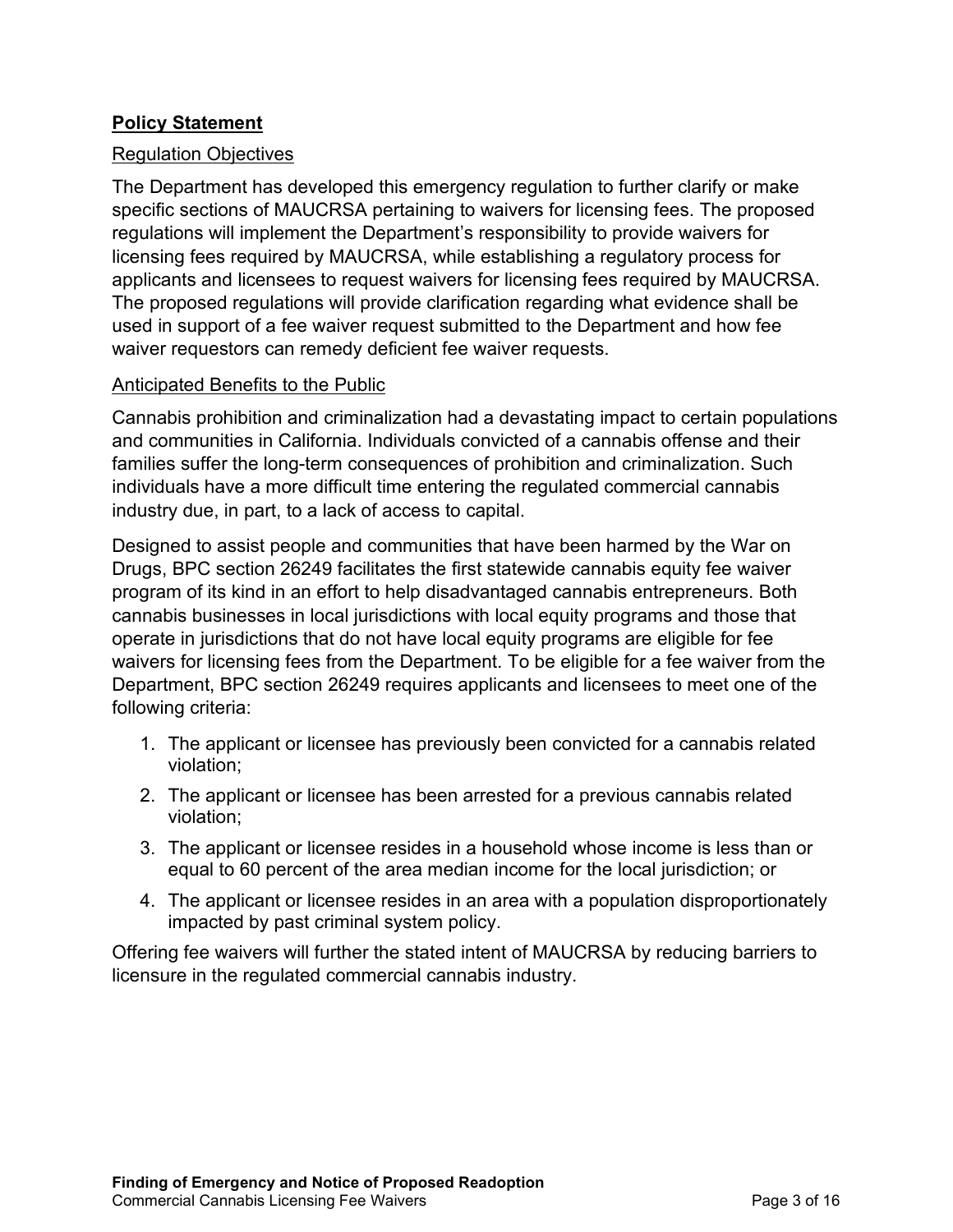# **Section 15014.1. Fee Waivers.**

BPC section 26249 requires the Department implement a program to provide waivers for licensing fees required by MAUCRSA and its implementing regulations. Accordingly, section 15014.1 establishes the process for a commercial cannabis business applicant or licensee to request waivers of licensing fees.

Proposed subsection (a) identifies the definitions that are applicable to the section. Specifically, proposed subsection (a)(1) defines "qualified equity applicant or licensee" as a person who is an owner in a commercial cannabis business pursuant to section 15003(a). BPC 26249(c)(2) requires that equity applicants or licensees own no less than 50 percent of the commercial cannabis business. For consistency and clarity, the Department determined that a definition consistent with the ownership interest defined in 15003(a), which is an aggregate ownership interest of 20 percent or more, was necessary to inform the regulated public that equity applicants or licensees must hold an equity interest in the commercial cannabis business. This definition also ensures that prospective fee waiver requestors are aware that they must have at least one owner that meets certain qualifying criteria to be eligible for a fee waiver under the Department's fee waiver program.

Proposed subsection (a)(1)(A) further clarifies that one mechanism for equity applicants or licensees to be eligible for a fee waiver is to be a verified equity applicant or licensee in a jurisdiction with a local equity program as defined in subsection (a)(2). This clarification is a necessary restatement of the provisions of BPC  $26249(c)(1)(A)$ , which recognizes those applicants and licensees that are participants of their local jurisdiction's local equity programs may qualify for a fee waiver if certain conditions are satisfied.

Proposed subsection (a)(1)(B) clarifies that applicants or licensees who qualify under the provisions of subsection (d) are eligible for a fee waiver. BPC 26249(b)(2) requires that 60 percent of the total dollar amount of fee waivers pursuant to the Department's program to be allocated to applicants and licensees in local jurisdictions with local equity programs, that are locally verified equity applicants and licensees; and local applicants and licensees that are in local jurisdictions without equity programs. This definition is necessary for clarity, as it not only clearly indicates what applicants or licensees may be considered for a fee waiver, but it restates the considerations of BPC 26249(c)(1)(B), which provides that applicants and licensees in local jurisdictions without local equity programs may qualify for a fee waiver if they meet certain conditions. Significantly, the Department recognized that there may be applicants or licensees that meet the criteria of subsection (d) but are not active participants of their jurisdiction's local equity program. This definition ensures that compliant applicants and licensees that are not active participants of their jurisdiction's local equity program, may also qualify for a fee waiver under the Department's program if certain conditions are

met; such waivers would be issued from the funds not included as part of the 60 percent required to be allocated to specific applicants and licensees.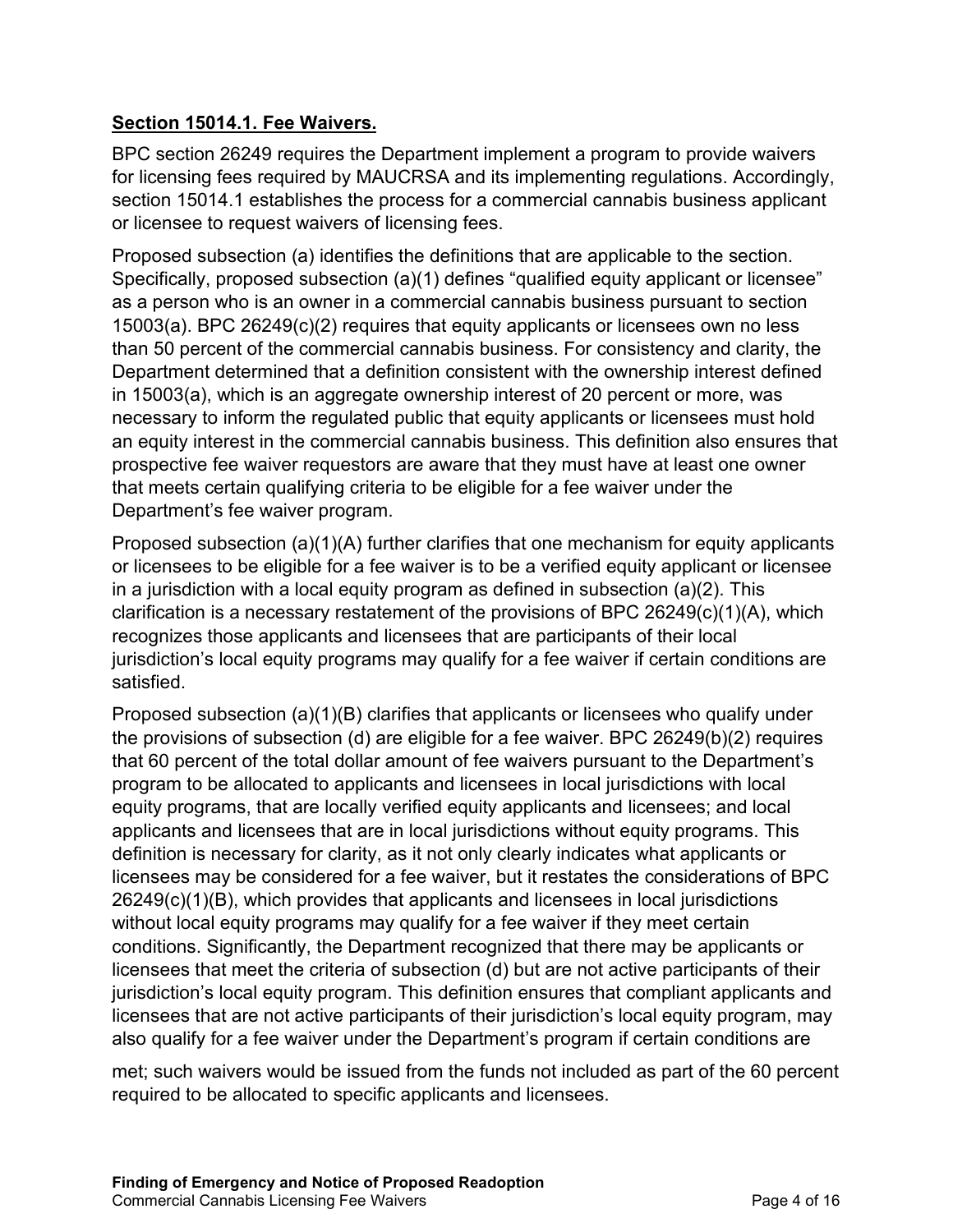Proposed subsection (a)(2) defines "locally verified applicant or licensee" as an applicant or licensee that satisfies certain conditions, including: that the applicant or licensee submitted an application to engage in commercial cannabis activity; that the applicant or licensee's commercial cannabis operation is located within the boundaries of that jurisdiction; that the applicant or licensee meets the requirements of that jurisdiction's local equity program; and that the applicant or licensee have attested that they meet one of the criteria in subsection (d). This definition is necessary because BPC section 26249 uses the term "locally verified applicant or licensee," but does not include a definition in the statute. This definition ensures prospective fee waiver requestors are aware that one method of qualifying for a fee waiver is to be an active participant of their jurisdiction's local equity program. It also ensures that such locally verified applicants or licensees are aware that they must meet at least one of the criteria enumerated in BPC 26249(c)(3).

Proposed subsection (b) provides that commercial cannabis businesses with one qualified equity applicant or licensee that has submitted a complete fee waiver submittal shall be eligible for one license fee waiver from the Department per 12-month licensure period. This subsection is necessary because it provides prospective fee waiver requestors clarity regarding the general eligibility requirements and general expectations of the Department's fee waiver program. The Department determined it was appropriate to tie the waiver eligibility period to the 12-month licensure period, as under the current legal framework, licensees are expected to pay licensure fees annually. Moreover, the Department determined it was necessary to establish a limit on the number of fee waivers a commercial cannabis business may be eligible for. Accordingly, one fee waiver per commercial cannabis business was selected to limit the potential for abuse and ensure that fee waivers may be issued to as many eligible commercial cannabis businesses as possible. Further, this section is necessary to ensure that the Department's fee waiver program satisfies BPC section 26249's requirement that at least 60 percent of the total dollar amount of fee waivers pursuant to this program are appropriately allocated to the waiver of fees for qualified equity applicants and licensees.

Proposed subsection (b)(1) further provides that prospective fee waiver requestors must have either applied for licensure, in accordance with section 15002, or have satisfied the licensure renewal requirements of section 15020. This is necessary for administrative efficiency, to ensure that Department resources are appropriately focused on reviewing fee waiver requests from qualified equity applicants and licensees that are in the process of applying for a license or have been issued a license from the Department.

Proposed subsection (b)(2) requires that a prospective fee waiver requestor be an applicant that expects a gross revenue less than or equal to \$5,000,000, or a licensee with a gross revenue less than or equal to \$5,000,000. Previously, the Department had established a benchmark of \$1,500,000 for fee waiver applicants. Based on feedback from licensees that currently participate in their local jurisdiction's equity programs, the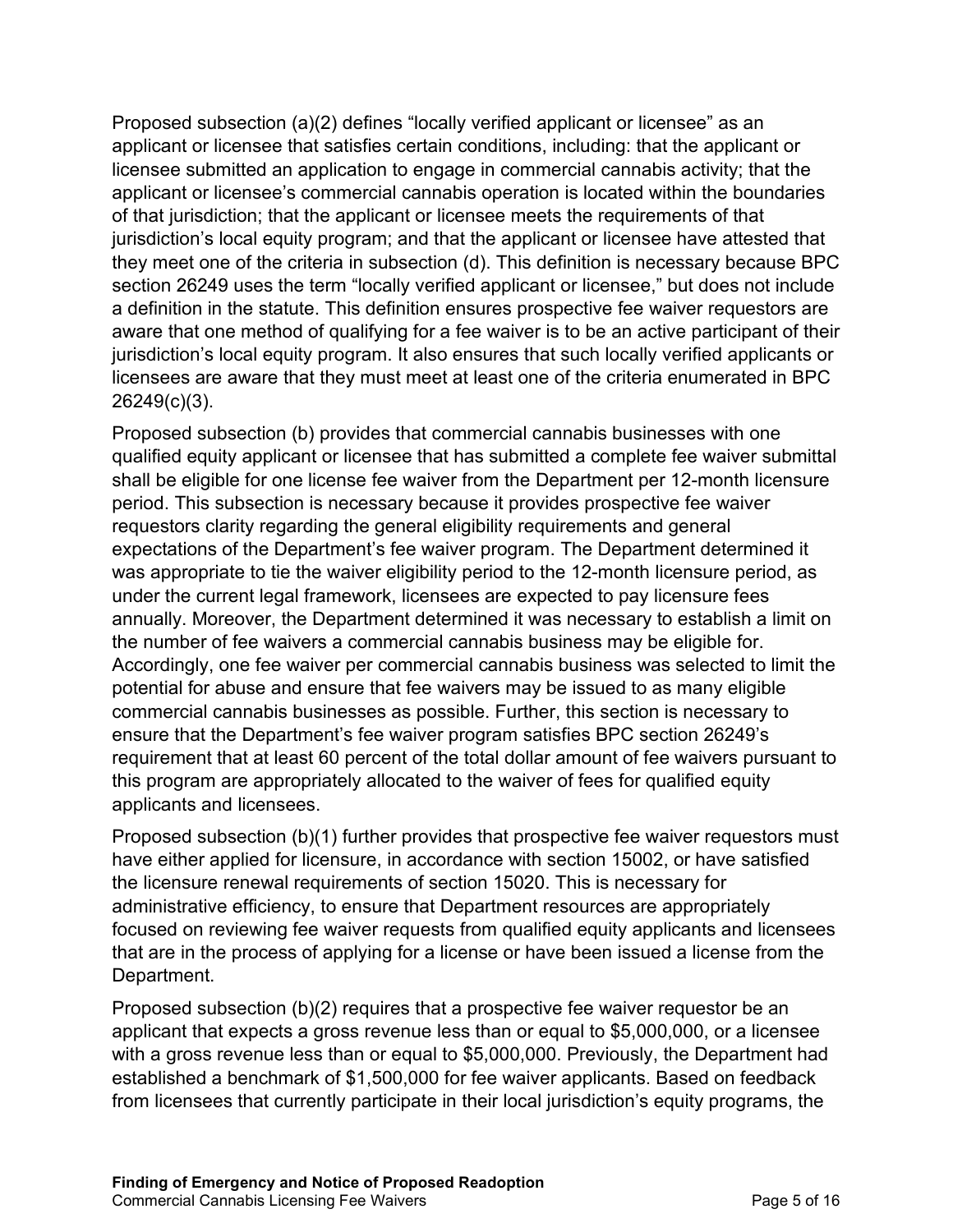Department determined that an expected gross revenue less than or equal to \$5,000,000 more accurately corresponds to licenses held by equity commercial cannabis business operators. This subsection is necessary to ensure that fee waivers are appropriately allocated to the range of equity businesses, including retailers, which often have larger gross receipts. To ensure that licensees are aware of how to demonstrate their gross revenue, this subsection also provides an example of the types of financial data that is typically held by the applicant or licensee and may be submitted for the Department's consideration. Proposed subsection (b)(3) requires that the qualified equity applicant or licensee, individually or in combination with other qualified equity applicants, own no less than 50 percent of the commercial cannabis business. This statutory requirement is contained in BPC 26249(c)(2) and included to have all requirements in one place for clarity.

Proposed subsection (b)(4) requires qualified equity applicants and licensees to have timely submitted a fee waiver request and provides clarification regarding when the Department will consider such requests to be timely. Specifically, subsection (b)(3)(A) provides that to be eligible for a license fee waiver in the initial 12-month licensure period, the equity applicant must indicate on the application for a commercial cannabis license that they are also applying for a license fee waiver from the Department. The Department has determined that, for administrative efficiency, incorporating this submittal as part of the licensure application process aids in streamlining the Department's fee waiver review. It also ensures that prospective applicants for licensure are aware of the general timing requirements with regards to making their fee waiver request.

Subsection (b)(3)(B) provides that to be eligible for a license fee waiver at the time of renewal, the equity licensee must submit a fee waiver request at least 60 calendar days before the expiration of the license. The Department has determined that, for administrative efficiency, requiring this submittal at least 60 days before license expiration allows the Department an appropriate amount of time to complete its fee waiver review prior to license expiration, while ensuring that prospective applicants for licensure are aware of the general timing requirements with regards to making their fee waiver request. This subsection further provides that, the Department will accept fee waiver requests from equity licensees, who on the effective date of this section are less than 60 days from the date of license expiration. Additionally, the proposed subsection provides that the Department will provide a refund if the Department determines the licensee is eligible for a fee waiver after the licensee has paid all annual licensing fees. The Department recognizes that some applicants, by virtue of where their license renewal falls on the calendar, may not be able to submit their fee waiver requests at least 60 days prior to the expiration of their license once the proposed regulation goes into effect. Therefore, the Department determined that it was necessary to clarify that the Department will issue a refund if a fee waiver is granted. This ensures that applicants and licensees who have paid fees prior to the determination regarding the fee waiver still receive this benefit if qualified. The Department has also indicated the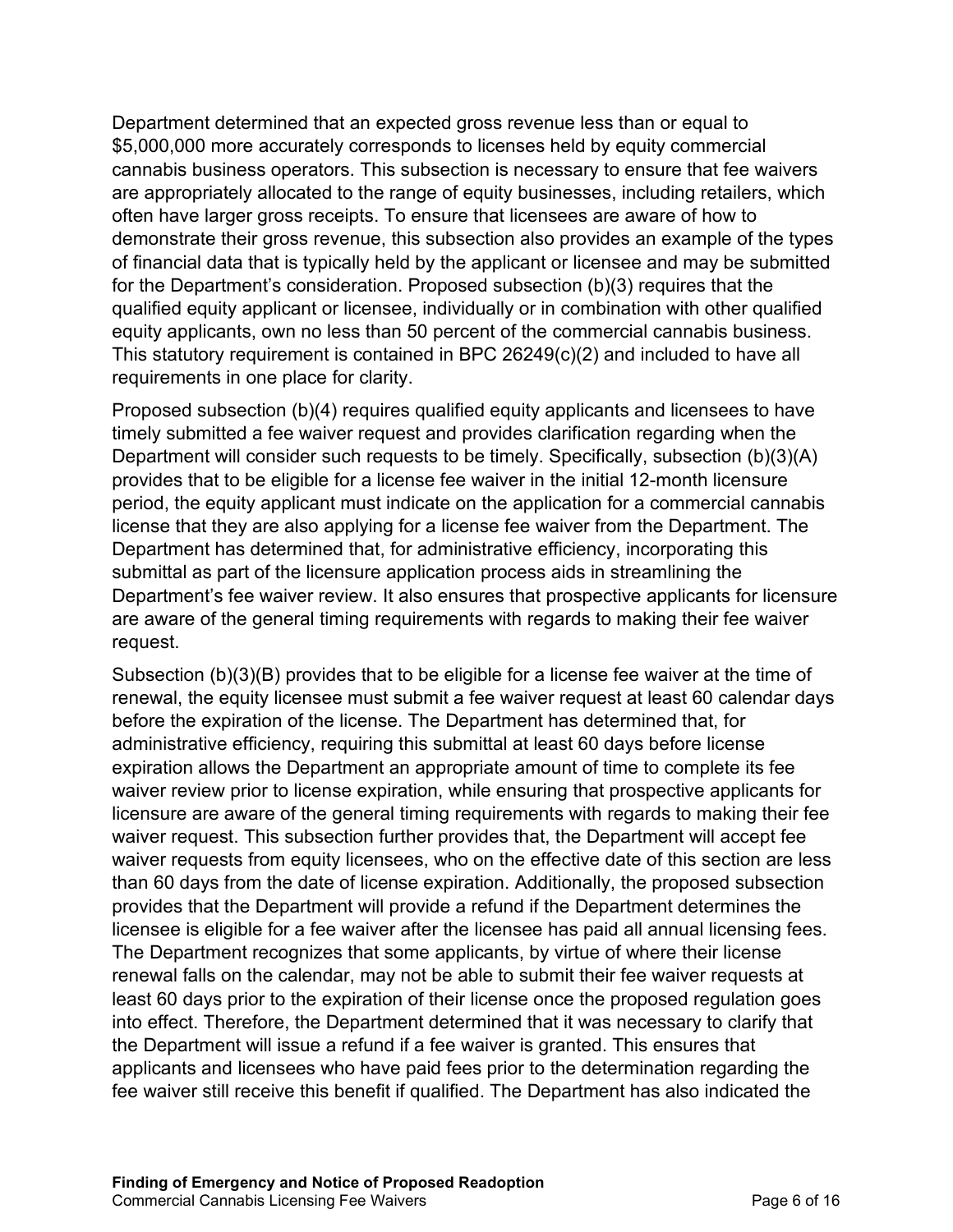refunds will only be provided subject to available funding as the Department has a limited amount of funding that will be dispersed based on order of approval.

Proposed subsection (c) of the proposed regulation requires qualified equity applicants and licensees to submit certain information to the Department. The proposed regulation would benefit qualified equity applicants and licensees by providing them with clear direction on how to demonstrate their qualifications for a waiver from the Department. Further, this proposed regulation would benefit qualified equity applicants and licensees by requiring a limited number of items from qualified equity applicants and licensees, so that the Department will be able to review such fee waiver requests in an expedient matter.

Proposed subsection (c)(1) requires that qualified equity applicants and licensees shall provide a complete list of every qualified equity applicant or licensee, which includes the percentage of the aggregate ownership interest held by the qualified equity applicant or licensee in the commercial cannabis business. This information is necessary to identify the qualified equity applicants and licensees and to aid the Department in crossreferencing the fee waiver requestor's information with their application or licensure records. It also enables the Department to confirm that qualified equity applicants and licensees satisfy the ownership requirements enumerated in BPC 26249(c)(2).

Proposed subsection (c)(2) requires the qualified equity applicant or licensee to provide contact information for each of the qualified equity applicants and licensees of the commercial cannabis business, including the name, title, phone number, and email address of each qualified equity applicant or licensee. This information is necessary because it ensures the Department knows how to contact particular qualified equity applicants and licensees regarding questions or issues with the evidence they have submitted to demonstrate fee waiver eligibility.

Proposed subsection (c)(3) requires locally verified equity applicants or licensees in a jurisdiction with a local equity program to provide an attestation. Specifically, the attestation provides that the qualified equity applicant or licensee declares that they are a locally verified equity applicant or licensee, that they satisfy at least one of the criteria set forth in subsection (d), and that they understand that the Department may investigate the accuracy of their attestation. The attestation further provides that a misrepresentation is cause for rejection of the fee waiver request. BPC section 26249 provides that applicants and licensees in local jurisdictions with local equity programs may qualify for a fee waiver if they are locally verified equity applicants. Based on the Department's review of the qualification requirements for local equity programs that are currently in existence, the Department determined that locally verified equity applicants or licensees already routinely demonstrate their satisfaction of the identified criteria in subsection (d) to participate in their local programs. The Department determined that, in order to make fee waiver determinations in an expedient manner, requiring additional evidence for locally verified equity applicants or licensees is not necessary for the fee waiver evaluation process and may be considered burdensome or duplicative by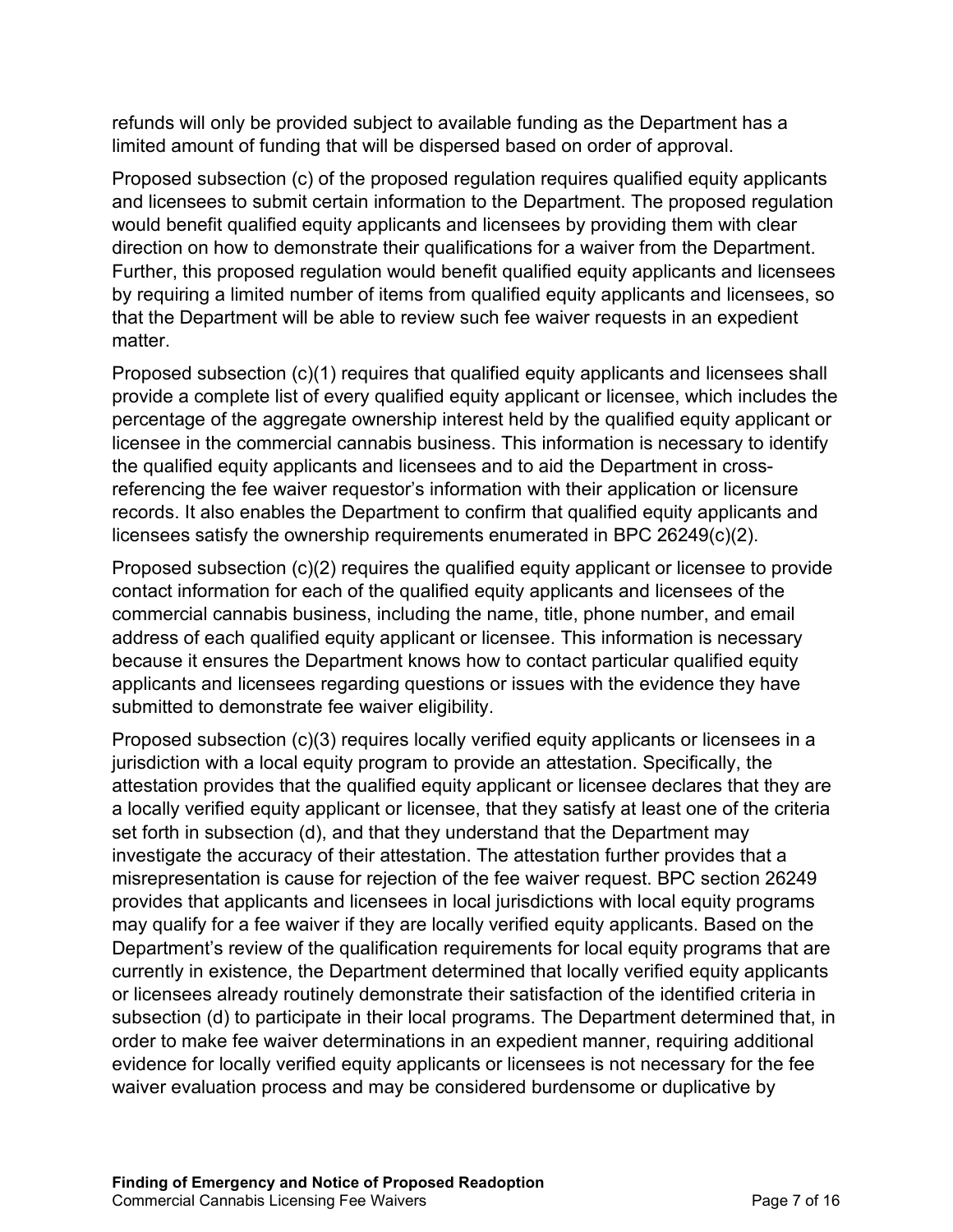qualified equity applicants and licensees. This provision is also necessary to inform qualified equity applicants and licensees that the Department reserves the right to confirm this information with the local jurisdiction, as well as inform qualified equity applicants and licensees of the ramifications of misrepresenting their status with a local jurisdiction's equity program.

Proposed subsection (c)(4) requires qualified equity applicants and licensees to attest that they, either individually or in combination with other qualified equity applicants and licensees, own no less than 50 percent of the commercial cannabis business that is applying for licensure or is licensed. The proposed attestation in this subsection is a restatement of the requirements for qualified equity applicants and licensees and is necessary to ensure that any fee waivers issued by the Department conform with BPC 26249(c)(2). Incorporating this requirement also helps ensure that the Department's fee waiver program satisfies the BPC section 26249 requirement that at least 60 percent of the total dollar amount of fee deferrals are appropriately allocated to the waiver of fees for qualified equity applicants and licensees.

Proposed subsection (d) clarifies that all qualified equity applicants and licensees must satisfy at least one of the identified qualifying criteria. This subsection is necessary because it restates how qualified equity applicants and licensees may demonstrate eligibility pursuant to BPC section 26249. It also provides added clarity for prospective fee waiver requestors as they gather the appropriate information for submittal to the Department.

Proposed subsection (d) further provides that qualified equity applicants and licensees that are locally verified equity applicants or licensees may establish that they satisfy at least one of the criteria by attestation, as set forth in subsection (c)(3). Based on the Department's review of the qualification requirements for local equity programs that are currently in existence, the Department determined that locally verified equity applicants or licensees already routinely demonstrate their satisfaction of the identified criteria in subsection (d) to participate in their local programs. The Department determined that requiring additional evidence for locally verified equity applicants or licensees may decrease administrative efficiency. Additionally, requiring additional evidence for locally verified equity applicants or licensees is not necessary for the fee waiver evaluation process and may be considered burdensome by qualified equity applicants and licensees. In contrast, the proposed subsection requires qualified equity applicants and licensees that are not locally verified equity applicants or licensees in a jurisdiction with a local equity program to submit certain evidence. The Department determined that a higher level of scrutiny is appropriate for qualified equity applicants and licensees who are not locally verified equity applicants or licensees in a jurisdiction with a local equity program; this ensures that the Department can effectively screen for eligibility under the statutory criteria.

Proposed subsection (d)(1) provides that qualified equity applicants and licensees may submit evidence that the qualified equity applicant or licensee was convicted of an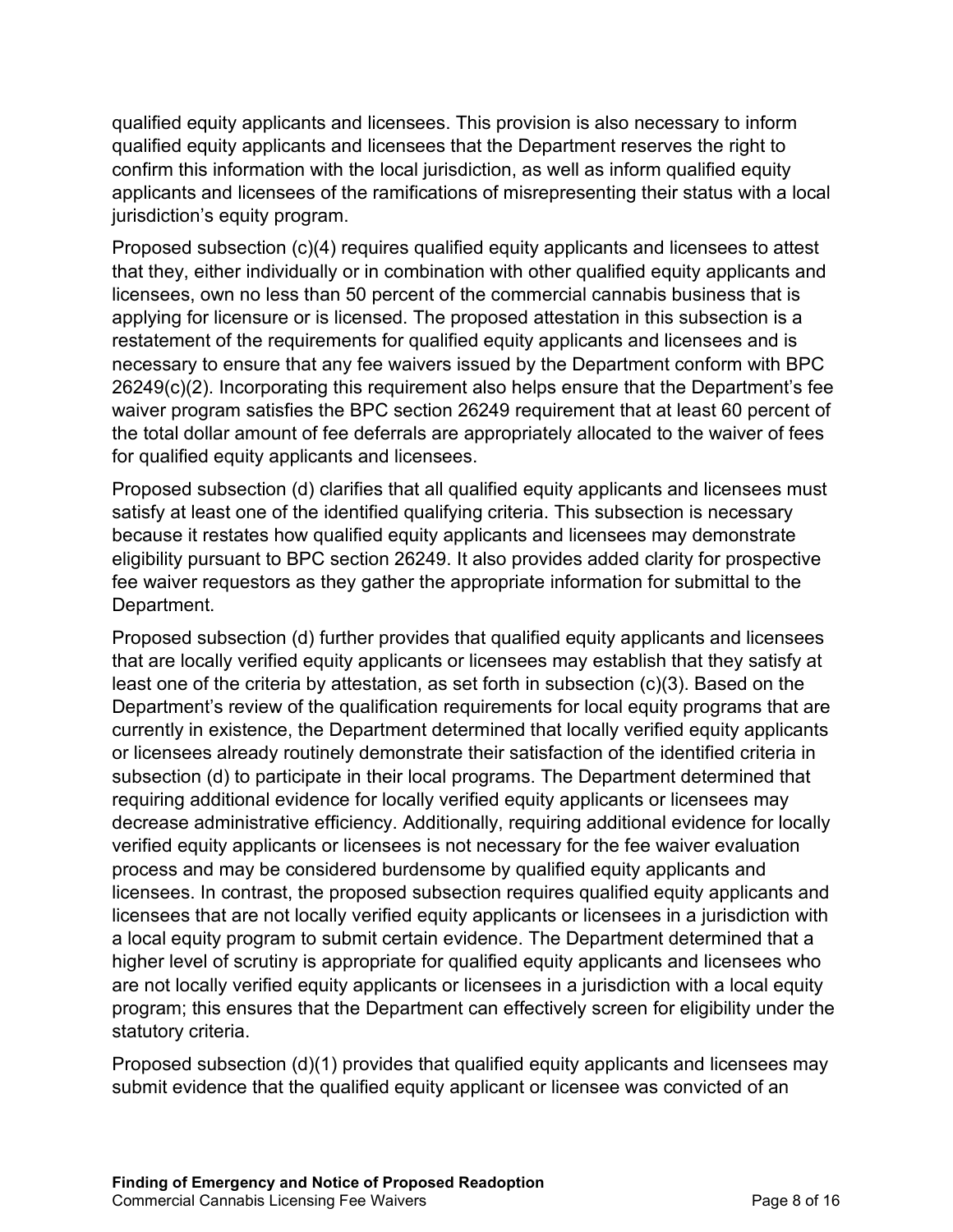offense related to the sale, possession, use, manufacture, or cultivation of cannabis, prior to November 8, 2016. This subsection is necessary because it restates one of the ways qualified equity applicants and licensees may demonstrate eligibility pursuant to BPC section 26249. The proposed subsection further provides that proof of conviction shall be demonstrated by certified copies of federal or state court records indicating the disposition of the criminal matter; records reflecting the post-conviction dismissal or expungement of a conviction, including records reflecting relief under Health and Safety Code section 11361.5; or any other applicable court or law enforcement record that shows proof of conviction. To ensure that qualified equity applicants and licensees satisfy this provision, the Department determined it was necessary that qualified equity applicants and licensees provide evidence in support; copies of the identified records may be procured by qualified equity applicants and licensees and are a simple way for Department staff to confirm eligibility under this criterion.

Proposed subsection (d)(2) provides that qualified equity applicants and licensees may submit evidence that the qualified equity applicant or licensee was arrested for an offense related to the sale, possession, use, manufacture, or cultivation of cannabis, prior to November 8, 2016. This subsection is necessary because it restates one of the ways qualified equity applicants and licensees may demonstrate eligibility pursuant to BPC section 26249. The proposed subsection further provides that proof of arrest shall be demonstrated by copies of federal or state court records indicating the disposition of the criminal matter, records of expungement documentation, or any other applicable law enforcement record that shows proof of arrest. To ensure that qualified equity applicants and licensees satisfy this provision, the Department determined it was necessary that they provide evidence in support; copies of the identified records may be procured by qualified equity applicants and licensees and are a simple way for Department staff to confirm eligibility under this criterion.

Proposed subsection (d)(3) provides that qualified equity applicants and licensees may submit evidence that the qualified equity applicant or licensee resides in a household in a local jurisdiction with a household income less than or equal to 60 percent of the area median income for the local jurisdiction they reside in, as reported in the most recent United States decennial or special census. This subsection is necessary because it restates one of the ways qualified equity applicants and licensees may demonstrate eligibility pursuant to BPC section 26249. The Department determined it was necessary to include a reference to the United States decennial or special census, as the United States decennial or special census provides readily available data regarding median incomes for a variety of jurisdictions in the state.

The proposed subsection further provides that proof of income shall be demonstrated using copies of certain records with an address in the local jurisdiction, dated within the last two years from the date of fee waiver request submittal, such as: individual federal tax returns; state tax returns and W-2s; two consecutive paystubs; or proof of eligibility for a general assistance program that provides financial aid to adults without sufficient income or resources (e.g., CalFresh, MediCal/CalWORKS, supplemental security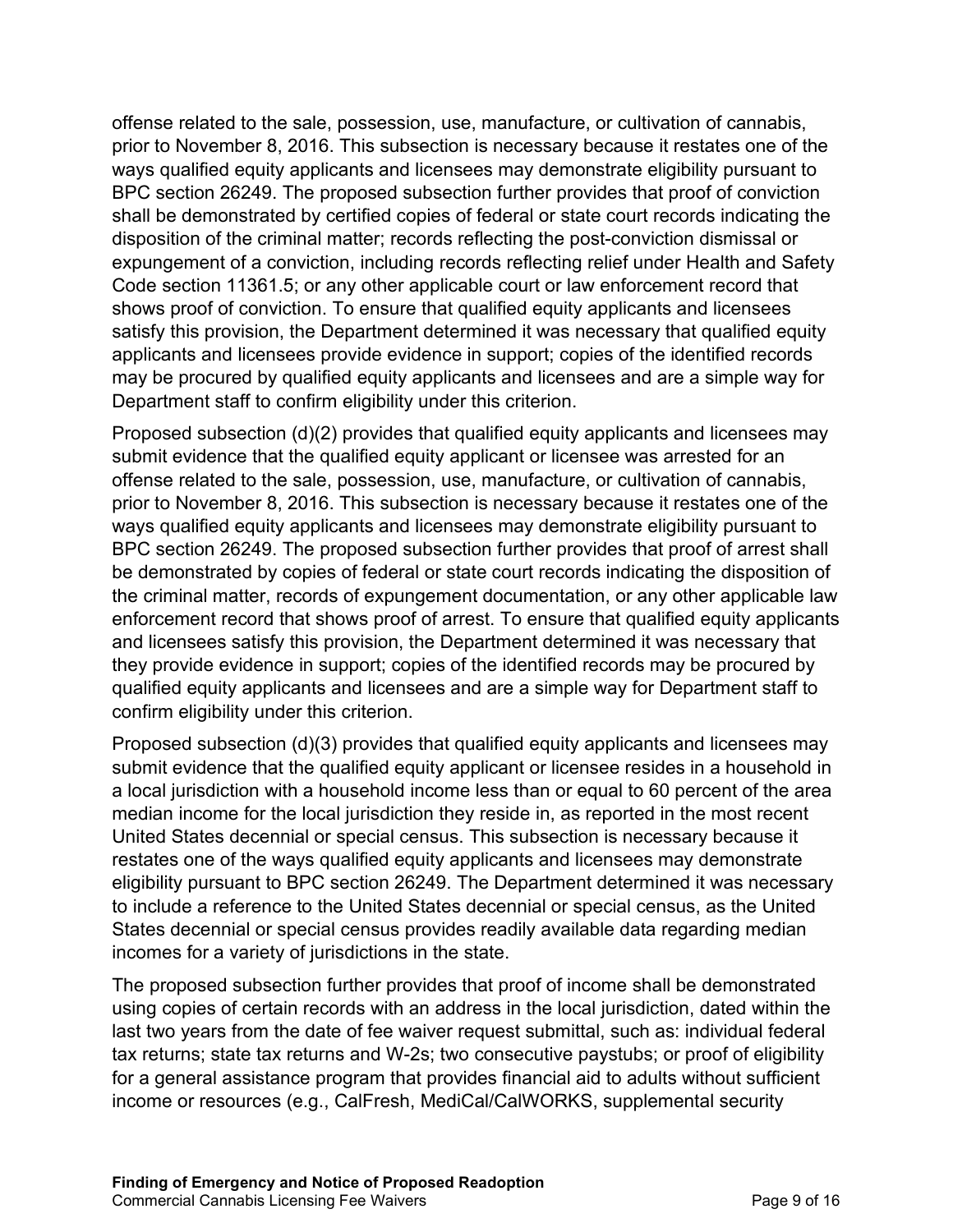income, or social security disability). To ensure that qualified equity applicants and licensees satisfy this provision, the Department determined it was necessary that qualified equity applicants and licensees provide evidence in support. Because the identified records are readily available to qualified equity applicants and licensees and demonstrate their income level, the copies of the identified records are a simple way for Department staff to confirm eligibility under this criterion.

Proposed subsection (d)(4) provides that qualified equity applicants and licensees may submit evidence that the qualified equity applicant or licensee has resided in an area with a population disproportionately impacted by past criminal justice policies implementing cannabis prohibition for at least five years between 1980 and 2016. BPC section 26249 enables qualified equity applicants and licensees to demonstrate eligibility that they are in an area with a population disproportionately impacted by past criminal justice policies implementing cannabis prohibition; this subsection restates this qualification. Notably, the Department determined that it is necessary to clarify that a qualified equity applicant or licensee had to have lived within the local jurisdiction for at least five years between 1980 and 2016. The Department selected five years as an appropriate time span of residency because it ensures that only those individuals who have resided in a local jurisdiction that has truly been disproportionately impacted by that jurisdiction's past criminal justice cannabis policies may qualify. Moreover, the Department determined that it was important to identify a time period for which the qualified equity applicant or licensee had to have lived in the jurisdiction. The Department determined that the year 1980 was appropriate as a starting point for residency because legal and regulatory policies developed during this period in furtherance of the War on Drugs and expanded penalties related to the possession of cannabis. The Department determined that it was appropriate to end this residency period in 2016, with the legalization of commercial cannabis in California.

Proposed subsection (d)(4) further provides that, in addition to living in an area with a population that was disproportionately impacted by past criminal justice policies implementing cannabis prohibition during their period of residency, qualified equity applicant must either: (a) reside in a census tract that is among the top 25 percent for civilian unemployment and poverty in the state based on the United States Census Bureau's 2013-2017 American Community Survey, or; (b) the qualified equity applicant or licensee must have an immediate family member who was convicted or arrested of an offence related to the sale, possession, use, manufacture, or cultivation of cannabis, prior to November 8, 2016. Based on feedback from Department stakeholders, the Department selected these two criteria because they ensure that fee waivers are appropriately targeted towards low-income populations that were directly impacted by cannabis criminalization policies implemented during the War on Drugs. Moreover, the Department determined that when an immediate family member was arrested for, or convicted of, an offense related to cannabis activity, the disproportionate impact affected the entire family.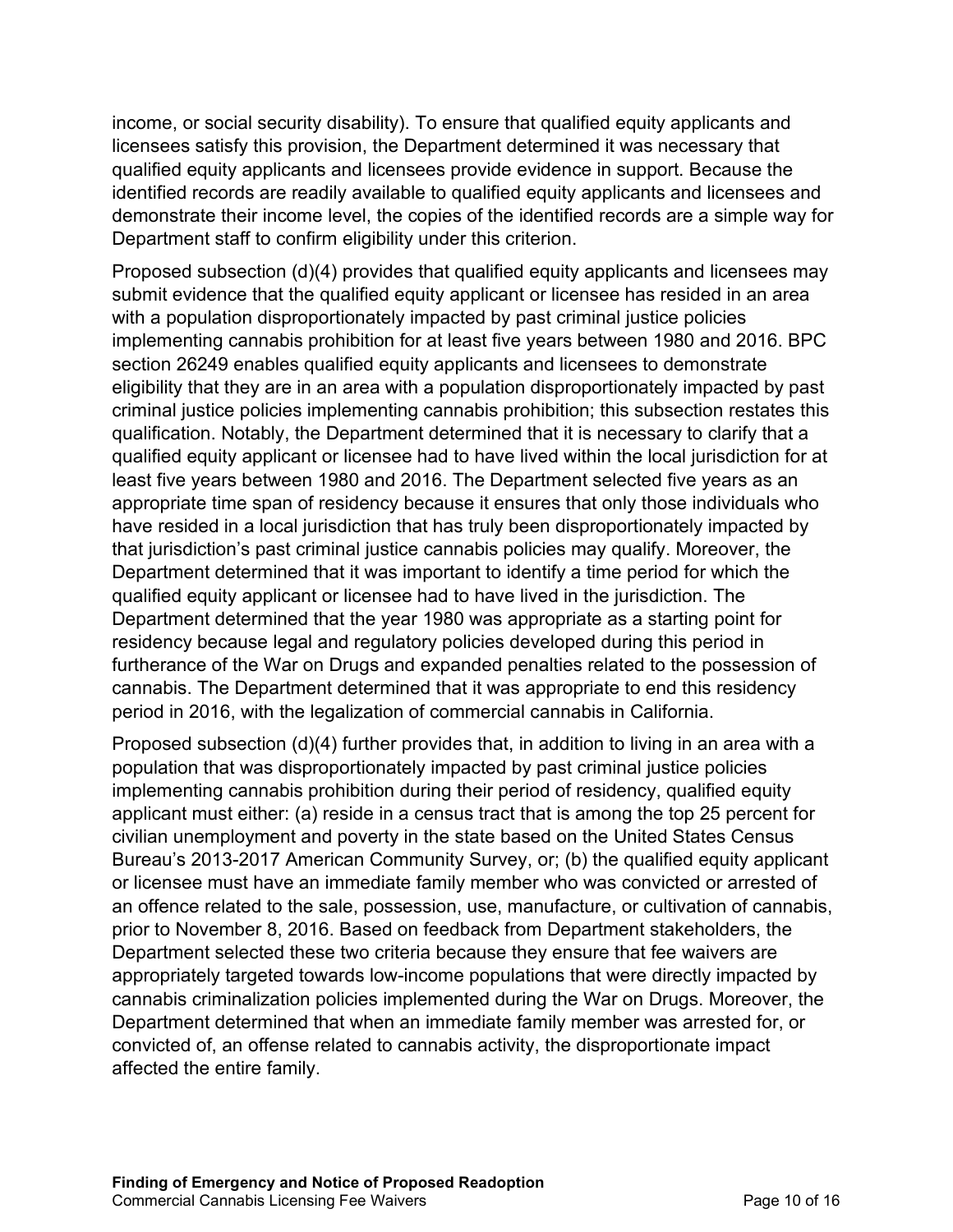For the purposes of proposed subsection  $(d)(4)$ , subsection  $(d)(4)(C)(i)$  defines "an area with a population disproportionately impacted by criminal justice policies implementing cannabis prohibition for at least five years between 1980 and 2016" as: a county within California with a per capita drug related arrest rate higher than the state's per capita drug related arrest rate between 1980 and 2016. For convenience and clarity, the Department has identified the counties that meet this criteria and listed them. These counties are Alameda, Alpine, Contra Costa, Del Norte, Fresno, Glenn, Humboldt, Imperial, Inyo, Kern, Lake, Los Angeles, Mendocino, Merced, Riverside, Sacramento, San Bernardino, San Diego, San Francisco, San Joaquin, Santa Cruz, Sierra, Solano, Stanislaus, Tehama, Trinity, Tulare, Yolo, and Yuba. This definition is necessary to ensure that prospective fee waiver requestors are aware of what geographical areas may qualify as areas that have been disproportionately impacted by criminal justice policies. The identified jurisdictions were selected by the Department and based on data publicly available from the California Department of Justice. Moreover, the identified jurisdictions have also been identified in the Governor's Office of Business and Economic Development's California Community Reinvestment Grants Program as jurisdictions that have had a per capita drug related arrest rate higher than the state's per capita drug related arrest rate between 1980 and 2016.

Proposed subsection (d)(4)(C)(ii) defines "immediate family member" as a child, stepchild, parent, stepparent, brother, sister, half-brother, half-sister, stepsibling, legal guardian, grandparent or great grandparent. The Department identified these particular family members because such family members' cannabis arrests or convictions generally have had a direct impact on household income and stability of family structures.

Proposed subsection (d)(4)(D) provides that proof of residence shall be demonstrated by providing copies of at least two records with an address in the local jurisdiction, such as a California Driver's License or State Identification Card; property tax billing or payment, or evidence that the equity applicant is otherwise exempt from property tax payment by law; a signed residential lease agreement, or deed or title to residential real property; copies of state or federal tax returns; school records; banking or credit card records; voter registration; credit reports; or utility, cable, or internet billing or payment. To ensure that equity applicants or licensees satisfy this provision, the Department determined it was necessary that they provide evidence that typically includes residential address information in support; copies of the wide variety of identified records are not only readily available to qualified equity applicants and licensees, but they are a simple way for Department staff to confirm eligibility under this criterion.

Proposed subsections (d)(4)(F) provides that an immediate family members conviction or arrest shall be demonstrated by copies of court records indicating the disposition of the criminal matter, records reflecting post-conviction dismissal or expungement, or any other court or law enforcement record that shows proof of conviction or arrest. To ensure that equity applicants or licensees satisfy this provision, the Department determined it was necessary that they provide evidence that establishes through official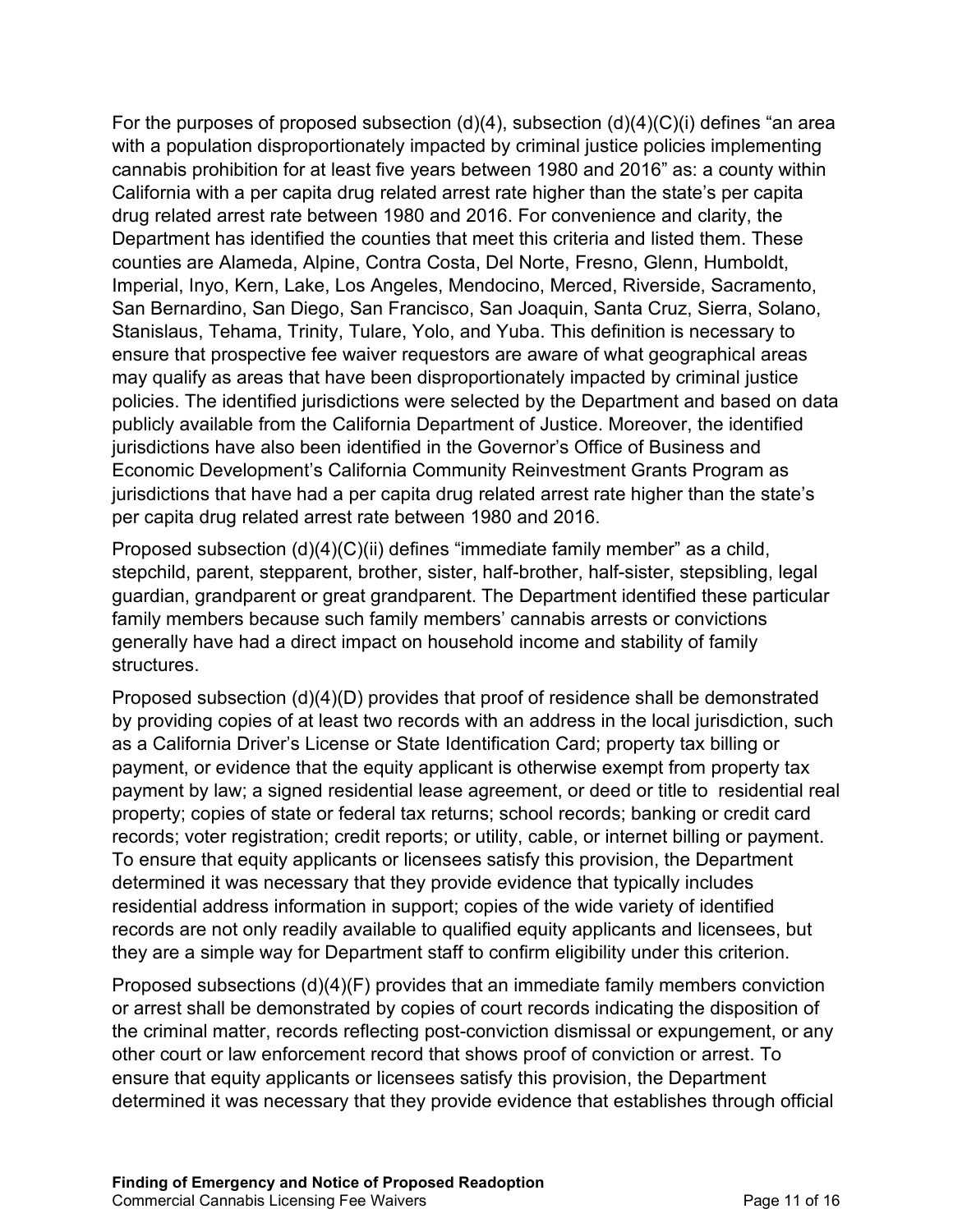records a criminal conviction or arrest available to applicants and licensees, as well as provide a simple and reliable way for Department staff to confirm eligibility under this criterion.

Proposed subsections (d)(4)(G) provides that the required familial relationship shall be identified by copies of records establishing such relationship, such as birth certificates or court records. To ensure that equity applicants or licensees satisfy this provision, the Department determined it was necessary that they provide evidence that establishes the immediate familial relationship available to applicants and licensees, as well as provide a simple and reliable way for Department staff to confirm eligibility under this criterion. The Department has provided examples of types of documentation to assist the applicants and licensees with how they can meet this criterion.

Proposed subsection (e) provides that incomplete fee waiver requests will be denied. The Department anticipates it will receive some incomplete fee waiver requests, will receive fee waiver requests from applicants who have not-yet satisfied the application requirements for licensure, or will receive fee waiver requests from licensees who have not-yet satisfied licensure renewal requirements. This proposed subsection is necessary because it sets forth, in plain language, that the Department will deny an incomplete fee waiver request. This is primarily intended for administrative efficiency and because the Department is unable to determine whether prospective fee waiver requestors satisfy the requirements of BPC 26249 without review of all the requested information. Additionally, it allows the Department to focus its resources on complete applications. However, this provision does not prevent an applicant or licensee from submitting a new complete request.

Proposed subsection (f) provides that the Department will process fee waiver requests in the order in which the application or renewal for commercial cannabis licensure has been approved by the Department. The Department determined it was necessary to establish how priority will be determined in the processing of fee waiver requests. This subsection serves to minimize the submittal of incomplete requests as a means of establishing fee waiver priority. The Department is unable to determine whether prospective fee waiver requestors satisfy the requirements of BPC 26249 without review of all the requested information. Accordingly, this mechanism ensures that the Department can move forward with the review of complete fee waiver requests in a timely fashion.

Proposed subsection (g) provides that issuance of fee waivers by the Department are subject to available funding and clarifies that all eligible applicants and licensees may not be granted a fee waiver. This is necessary to notify prospective fee waiver requestors that the Department's issuance of fee waivers is not guaranteed and is based on the budget allocated by the state legislature. BPC 26249(b)(2) requires that 60 percent of the total dollar amount of fee waivers pursuant to the Department's program to be allocated to: (1) applicants and licensees in local jurisdictions with local equity programs, that are locally verified equity applicants and licensees; and (2) local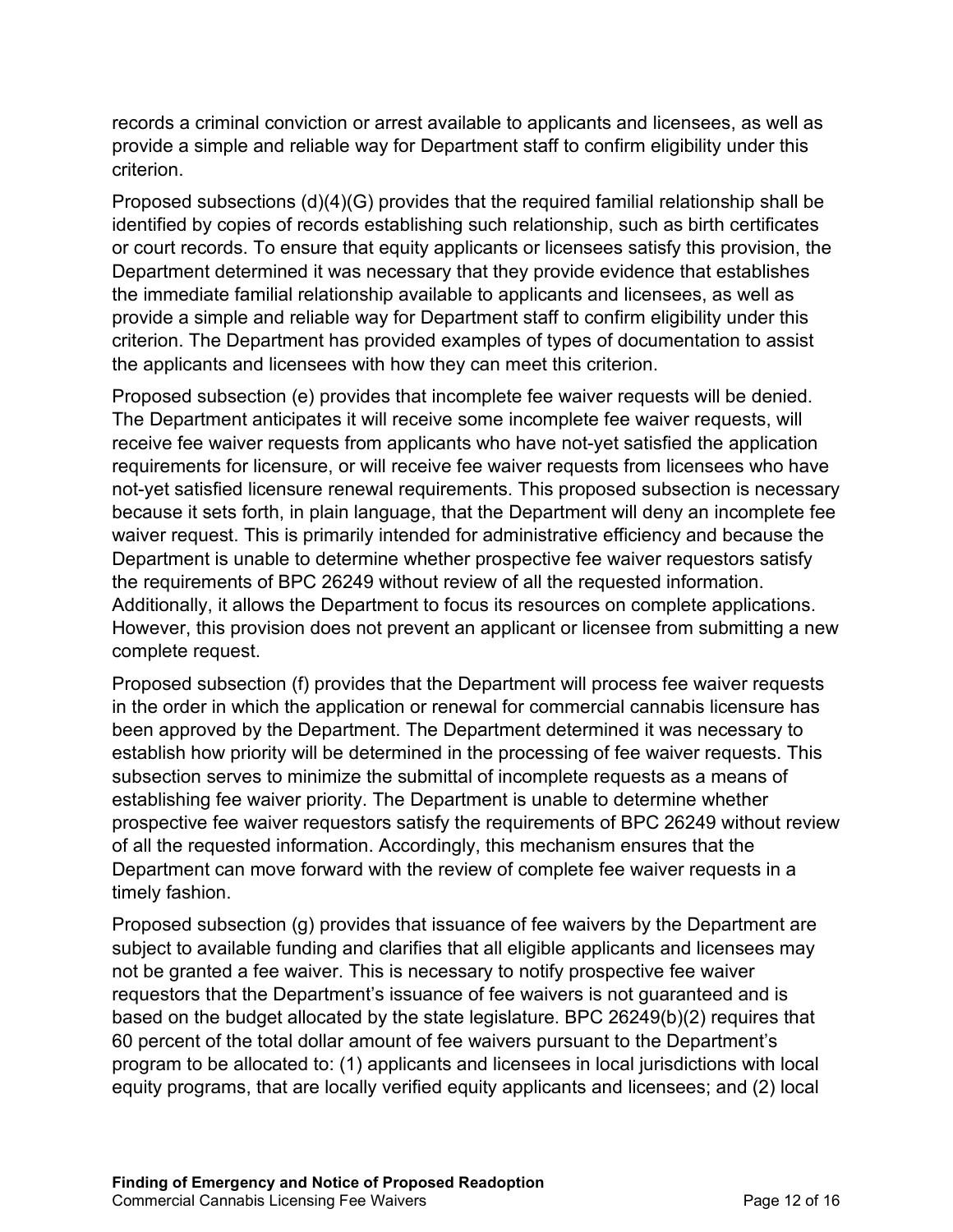applicants and licensees that are in local jurisdictions without equity programs. Under the Department's proposed fee waiver program, the remaining 40 percent of the total dollar amount available for fee waivers would be available to compliant applicants and licensees that are not active participants of their jurisdiction's existing local equity program, but otherwise qualify under the provisions of subsection (d).

#### **Inconsistency with Federal Regulation Statute**

The United States Drug Enforcement Administration (DEA) under the Controlled Substances Act lists cannabis as a Schedule 1 Drug. This means that commercial cannabis activity is illegal under federal law. However, California, through the MAUCRSA and other laws, has decriminalized the cultivation, sale, and possession of cannabis goods for persons aged 21 or older and for medicinal patients.

## **Consistency with Existing State Regulations**

As required by Gov. Code section 11346.5(a)(3)(D), the Department has conducted an evaluation of these emergency regulations and has determined that they are not inconsistent or incompatible with existing regulations.

## **Plain English Statement**

Department staff prepared these emergency regulations pursuant to the standard of clarity provided in Gov. Code section 11349 and the plain English requirements of Gov. Code sections 11342.580 and 11346.2, subdivision (a)(1). The emergency regulations are written to be easily understood by the persons that will use them.

## **Disclosures Regarding the Proposed Action**

The Department has made the following initial determinations:

Local mandate: There will be no local mandate.

Cost to any local agency or school district requiring reimbursement pursuant to Gov. Code section 17500, et seq.: None.

Any other non-discretionary cost or savings imposed upon local agencies: None.

Cost or savings to any state agency: The Department's staff workload associated with the additional operational activities created by these regulations can be absorbed by existing staff.

Any costs or savings in federal funding to the state: None.

## **Economic Impact and Fiscal Impacts**

## **Business Impact**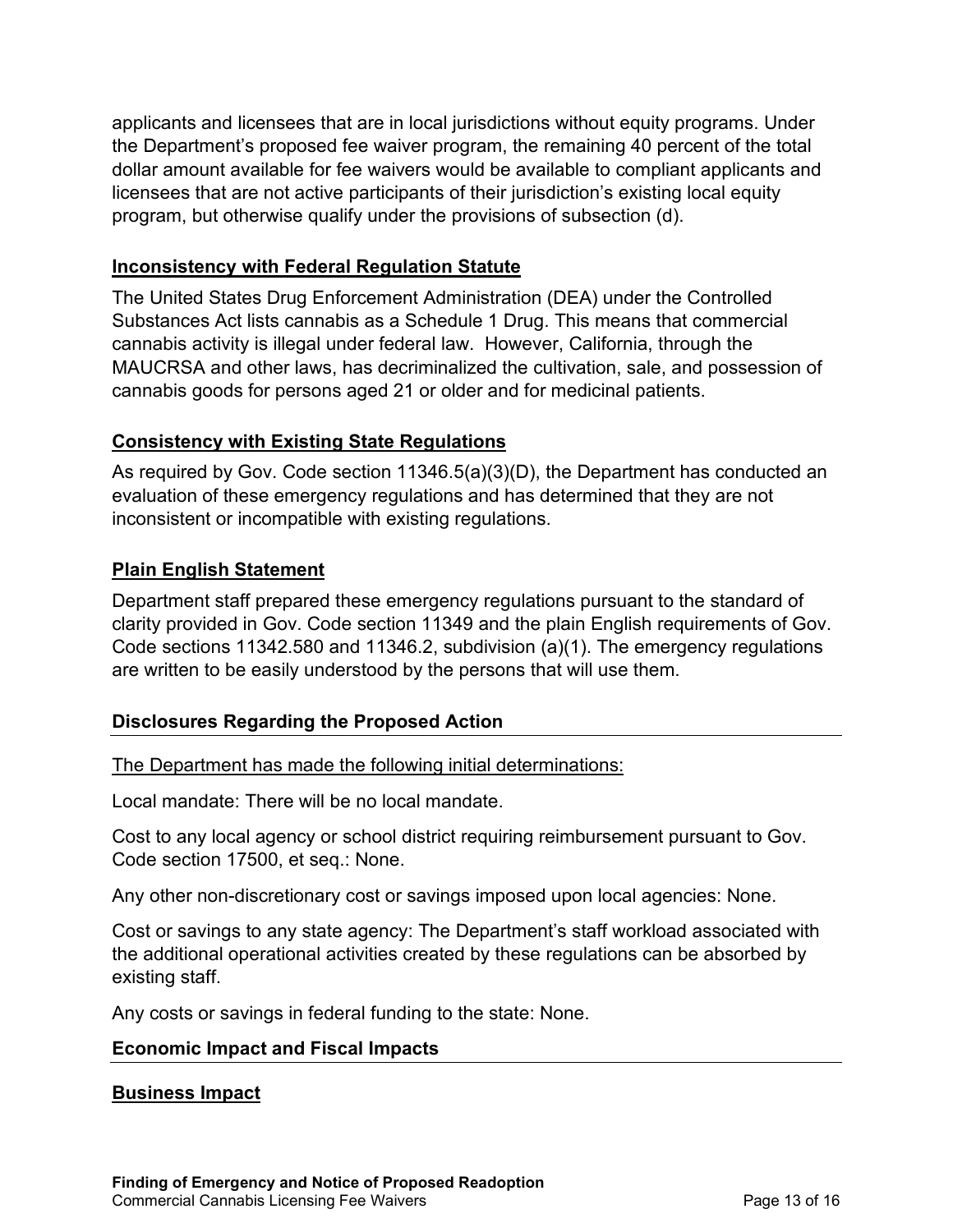Based on data gathered by the Department on qualified equity applicants and licensees since the Department began accepting fee waiver requests in January 1, 2022, the Department believes that there are approximately 4,531 applicants and licensees who could be eligible under the Department's proposed fee waiver program. The businesses impacted by the regulation are qualified equity applicants and licensees who wish to engage in commercial cannabis businesses including cultivators, manufacturers, distributors, retailers, testing laboratories, event organizers, and microbusinesses.

## **Estimated Costs to Businesses**

The proposed regulation requires licensees to complete and submit certain information prescribed by the Department to request a waiver for licensing fees required by MAUCRSA and its implementing regulations. If the information is submitted electronically, the Department has determined that applicants and licensees will be able to complete and submit the form electronically in a few minutes. As a result, no additional costs are anticipated. If the required information is submitted by mail, applicants and licensees will still be able to complete such information in a few minutes, which is not anticipated to increase costs, but applicants and licensees will incur mail postage costs ranging from \$0.58 (first class) to \$3.75 (certified) per applicant or licensee. To the extent that the approximately 4,531 applicants and licensees opt to submit their request by mail, the total economic impact would range from \$2,627.98 (first class) to \$16,991.25 (certified). However, based on current submission methods utilized by equity applicants and licensees, it is anticipated that most submissions will be made electronically.

# **Estimated Benefits of Regulation**

BPC section 26249 requires the Department to develop and implement a program to provide waivers for licensing fees. The Department anticipates that fee waivers will increase accessibility to the regulated commercial cannabis market for qualified equity applicants and licensees who have historically been impacted by the long-term consequences of cannabis prohibition and criminalization. The Department's ability to issue fee waivers will further the stated intent of MAUCRSA by reducing barriers to licensure in the regulated commercial cannabis industry.

## **Fiscal Effect on State Government**

The proposed regulations govern equity applicants and licensees who wish to obtain a fee waiver from the Department, while implementing the statutory requirement for the Department to process requests submitted by such equity applicants and licensees. Processing a fee waiver request includes reviewing and analyzing information provided in support of the fee waiver request, as well as application and licensure materials from the Department's cannabis licensing system to determine whether an equity applicant or licensee is eligible for a fee waiver under the Department's fee waiver program. Through the budget process, the Department has already received budget allocations for the costs associated with the administration of the program.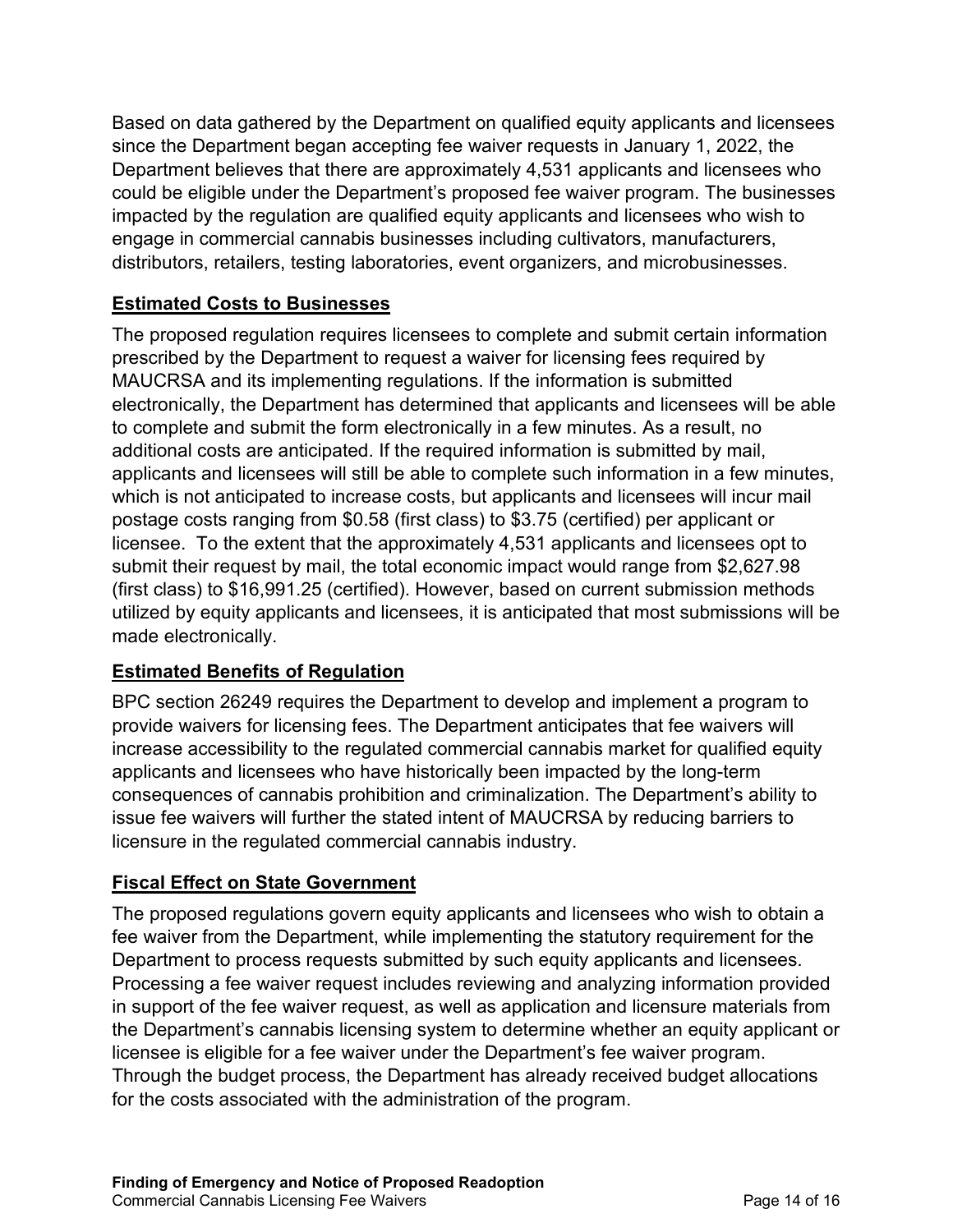The proposed regulation simply requires certain information to be submitted by the equity applicant or licensee requesting a fee waiver from the Department. This will assist the Department in processing requests as required by the statute but does not alter the Department's workload created by statute. Thus, there is no fiscal effect on state government as a result of the proposed regulations.

### **Consideration of Alternatives**

No reasonable alternative to the regulatory proposal would be either more effective in carrying out the purpose for which the action is proposed or would be as effective or less burdensome to affected private persons and equally effective in achieving the purposes of the regulation in a manner that ensures full compliance with the law being implemented or made specific.

Set forth below are the alternatives which were considered and the reasons each alternative was rejected:

- 1. Option 1: Not adopt the regulations. This alternative was rejected because BPC section 26249 requires the Department to develop and implement a program to provide waivers for required licensing fees. If the Department does not adopt regulations, there will be no specific process for applicants and licensees to follow to qualify for waivers of required fees.
- 2. Option 2: Do not require a written waiver request from an applicant or a licensee. This alternative was rejected because BPC section 26249 requires that applicants and licensees satisfy certain parameters to be eligible for a fee waiver. To ensure that fee waiver requestors satisfy the parameters enumerated in statute, it is necessary to adopt these regulations prescribing a process for determining eligibility. These regulations are also necessary to ensure accurate recordkeeping of each fee waiver request received by the Department.

## **Technical, Theoretical, and/or Empirical Study, Reports, or Documents Relied Upon**

- 1. Bureau of Cannabis Control. Report to the Legislature on Local Jurisdiction Equity Grant Funding (July 2020).
- 2. City and County of San Francisco, Equity Program. (Oct. 2021).
- 3. City of Long Beach, Cannabis Social Equity Program (Oct. 2021).
- 4. City of Los Angeles, Social Equity Program (Oct. 2021).
- 5. City of Oakland, Cannabis Equity Program (Oct. 2021).
- 6. City of Palm Springs, Cannabis Related Business and Activities (Oct. 2021).
- 7. City of Sacramento, Cannabis Opportunity Reinvestment and Equity (CORE) Program (Oct. 2021).